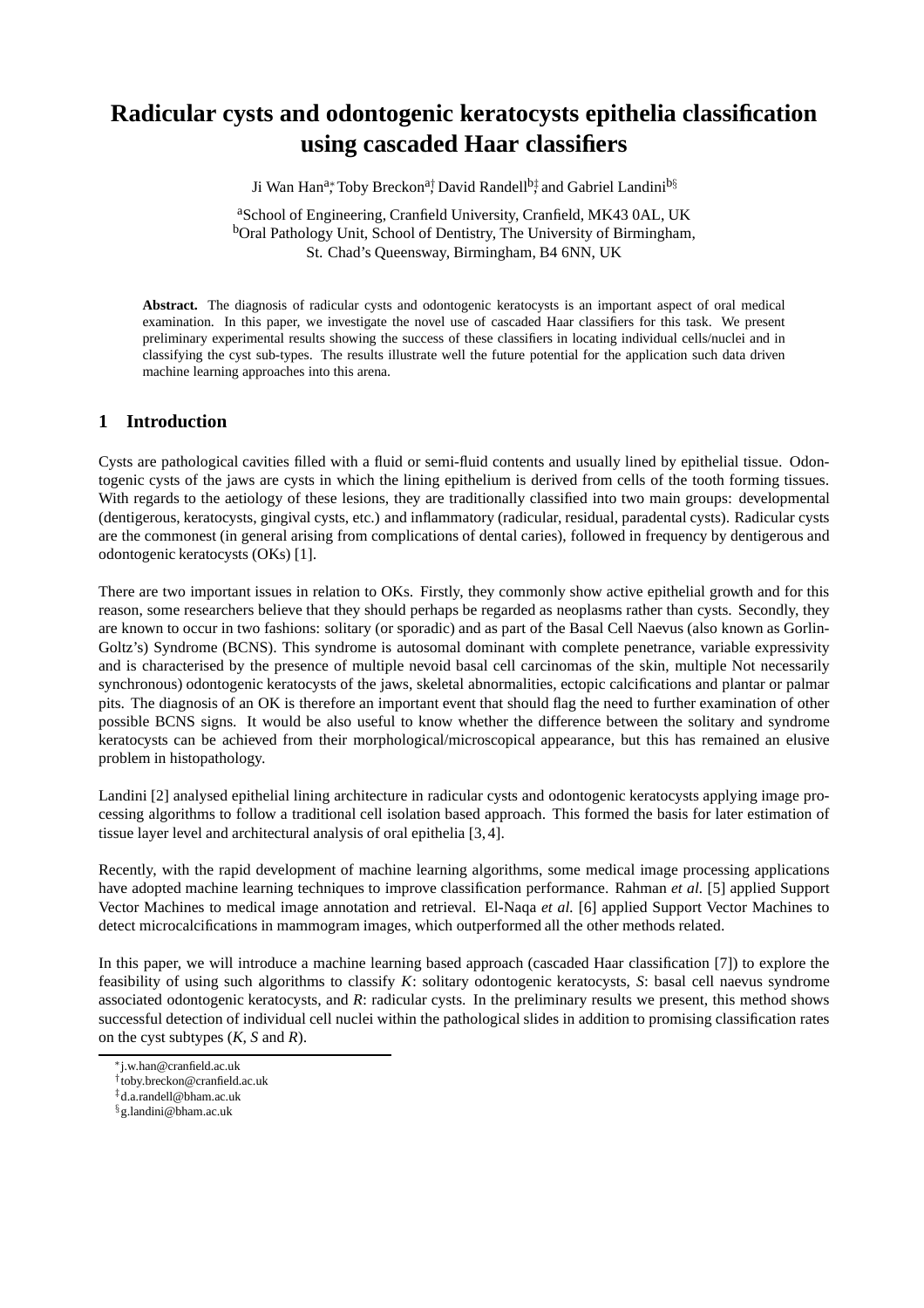# **2 Using Haar cascade classifiers**

#### **2.1 Haar cascade classifier**

The Haar cascade classifier was firstly proposed by Viola [7] and later improved by Lienhart [8] with a primary application domain for the detection of faces within the visual surveillance domain. The concept is to use a conjunctive set of weak classifiers to form a strong classifier - in this instance, a cascade of boosted classifiers applying Haar-like features (Figure 1). These Haar features are essentially drawn from the response of Haar basis functions to a given type of feature at a given orientation within the image (Figure 1). Individually, they are weak discriminative classifiers but when combined as a conjunctive cascade a powerful discriminative classifier can be constructed capable of recognising common structure over varying illumination, colour base and scale [7].



**Figure 1.** Haar-like features. A. Edge features. B. Line features. C. Centre-surround features.

This cascaded Haar classifier is trained using a set of multiple positive object (i.e. cell, face, car ...) and negative object image images (i.e. no cell, face, car etc.). The use of boosting techniques then facilitates classifier training to select a maximally discriminant subset of Haar features to act as a multi-stage cascade. In this way, the final cascaded Haar classifier consists of several simpler (weak) classifiers that all form a stage in the resultant complex (strong) classifier. These simpler classifiers are essentially decision-tree classifiers (with at least 2 leaves) that take the Haar-like feature responses as input to the weak classifiers and return a boolean 0,1 pass/fail response. A given region within the image must then achieve a pass response from all of the weak classifiers in the cascade to be successfully classified as an instance of the object the overall strong classifier has been trained upon. Figure 1 shows the Haar-like features used as the basis for the weak classifiers in this approach.

The Haar cascade classifier thus combines successively more complex classifiers in a cascade structure which eliminates negative regions as early as possible during detection but focuses attention on promising regions of the image. This detection strategy dramatically increases the speed of the detector [7, 8]. It has been successfully applied to solve some challenging computer vision tasks, such as real-time face detection [9] and pedestrian detection [10], both areas in which variations in illumination, scale and colour (clothing/race) are common problems for other techniques.

### **2.2 Training data**

For our nuclear classification task the training data for *K*, *S*, and *R* cysts are images of lining epithelial cells, which include cytoplasm and nucleus (however the physical limits of the cytoplasms are in general not clear cut and so the limits of contiguous cells may not be precisely defined). The data was gathered from 150 colour digital images (x40 objective, pixel width=0.31 micrometres) of histopathology slides from the archives at the School of Dentistry at the University of Birmingham. The images (all containing epithelial cell lining) were from 9 cases of radicular cysts (*R*:45 images), 13 cases of solitary keratocysts (*K*:65 images) and 8 BCNS keratocysts (from 5 patients, *S*:40 images). These images were subdivided into individual cell/nuclear sub-images for training purposes (Figure 2) according to the location and size of the epithelial cells, using bounding rectangles. This was driven from information acquired using a prior watershed segmentation based method [2–4, 11]. Figure 2 shows the procedure of generating the sub-images for training from the prior watershed approach.

Most of these acquired sub-images could then be used as positive training samples, but due to factors like the variability in the intensity of the nuclear stain and the mismatch between the watershed segmented basins and the rectangular subimage frame, some of poor quality content images were manually removed. These unsuitable samples most frequently contained no contrasted nuclei or more than one nucleus inside the frame. Our rule of selecting positive samples was to include only one cell nucleus per sub-image. Other sub-types of architectural cell arrangements (i.e. more than 1 cell nucleus in the sub-images) will be dealt in future work. The negative training samples required were produced using randomly cut regions, of non-cell positions, from the whole cyst slides images. In addition positive training data from one cyst class can be utilised as negative training data for another (each of *K*, *S*, and *R*). An additional requirement of the algorithm was that all the training data images were normalised to a common size - in this preliminary study this was simply set as the mean size of the samples. Figure 3 shows some samples of accepted and rejected training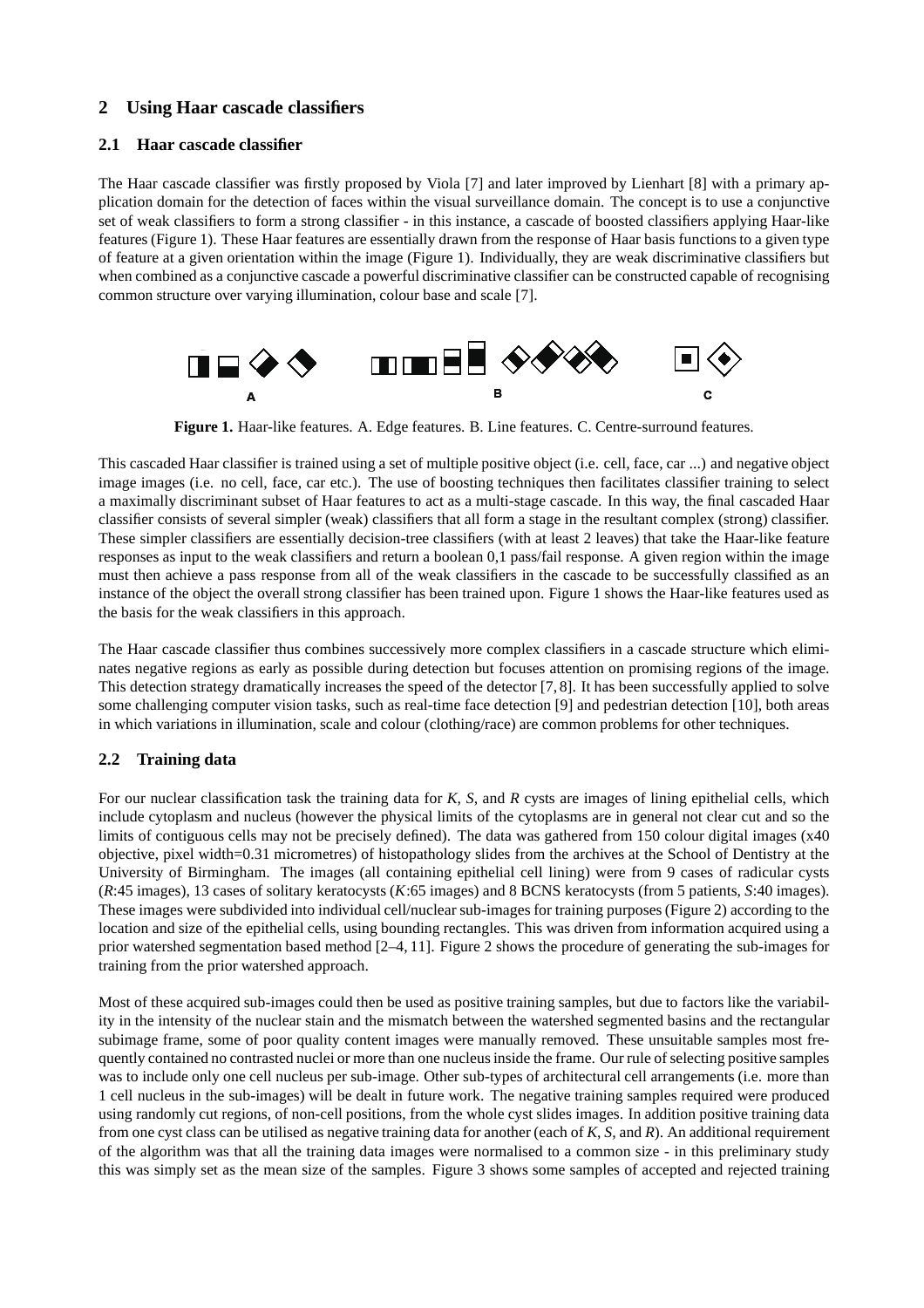sub-images. Table 1 shows quantity and size details of training data used to train classifiers. When the classifiers are being trained, all training samples are resized to their average sizes shown in this table.



**Figure 2.** Generation of sub-images for training. A. Original cyst picture. B. Segmentation using watershed algorithm. C. Cell areas and their centre of mass (yellow dots). D. Extracted sub-images.



**Figure 3.** Selection of sub-images. A. Samples of accepted sub-images. There is normally only one nucleus in a sub-image. B. Samples of rejected sub-images. More than one nucleus or no nucleus in the sub image.

| Cyst | Number of Sub-images |          | Average sub-image size  |
|------|----------------------|----------|-------------------------|
|      | Positive             | Negative | $(Width \times Height)$ |
|      | 576                  | 144      | $16 \times 14$          |
|      | 1254                 | 144      | $14 \times 15$          |
|      | 478                  | 144      | $15 \times 15$          |

**Table 1.** Training Data details. Training samples will be resized to the average sub-image sizes when classifiers are being trained.

#### **2.3 Experimental method**

We performed a primary exploration of the feasibility of using machine learning algorithms to classify Radicular cysts and Odontogenic Keratocysts based on the nuclear images. Using the previously detailed cascaded Haar classification approach three separate classifiers were created, respectively for *K*: solitary odontogenic keratocysts, *S*: basal cell naevus syndrome associated odontogenic keratocysts, *R*: radicular cysts. In operation all three classifiers then processed unseen histological images in turn to return a statistical count of the number of each corresponding cyst lining nuclei type present. From this, in a similar vein to manual human classification of such slides, we took the majority vote to classify the slide as containing pathological features corresponding to a given cyst type.

The training samples used were taken as sub-images from 18 *K*, 6 *R*, and 6 *S* cyst images. Separate images were then used for training validation and testing. More *K* cyst samples were used than the other two types of cysts because initially there were more false negative detections (cells could not be detected) than the other cyst types during the training and validation phase. We added more samples to improve the performance of *K* classifier to a level equal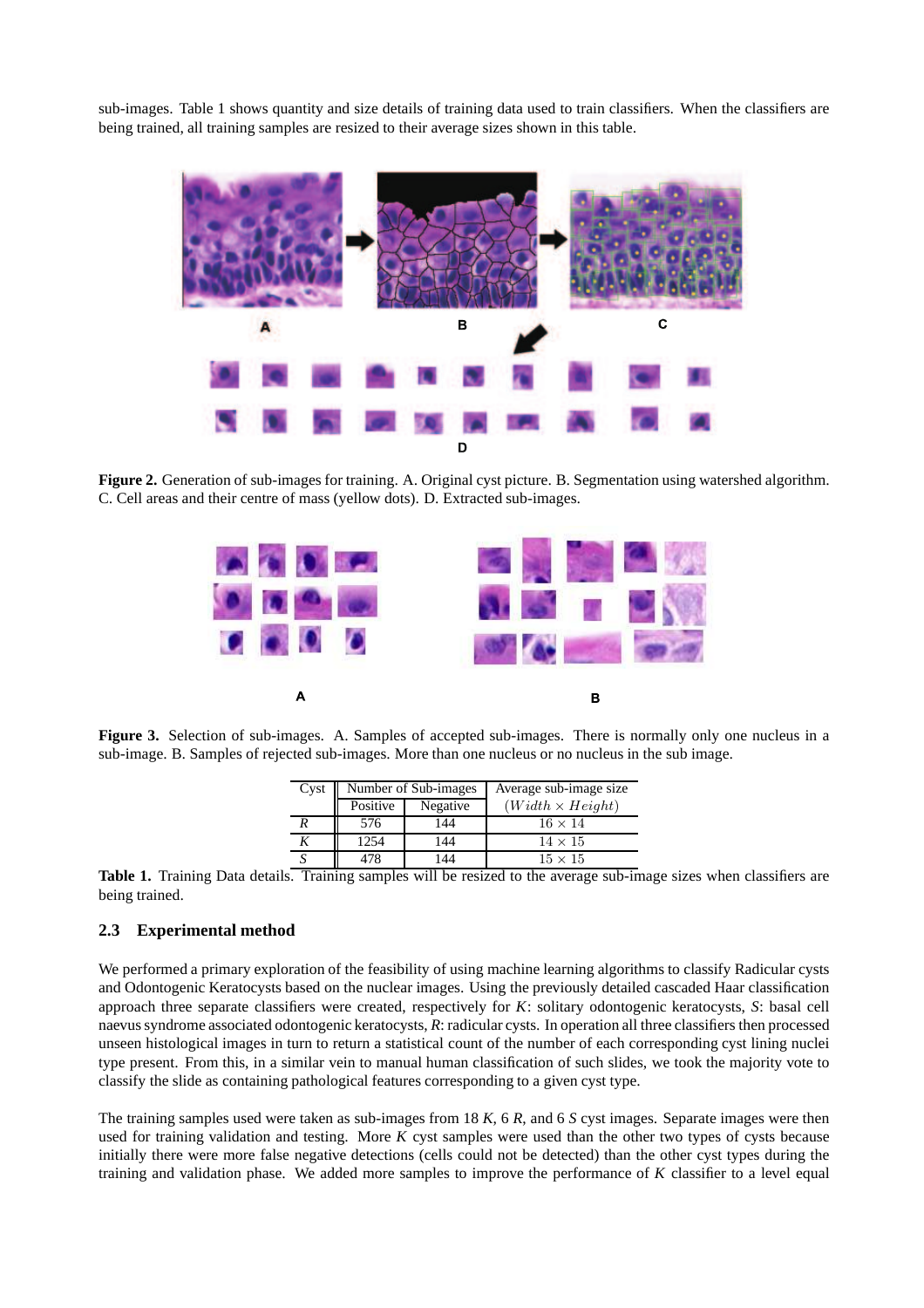to that of the other two classifiers - as a result - 19 *K*, 13 *R* and 11 *S* cyst images were used to test classifiers. The negative training samples from all three types of cysts were composed by background image patches without cells. The classifiers were trained using the data mentioned in 2.2. There were 14 stages in each classifier and the classifiers each used various types of Haar features including vertical and  $45^{\circ}$  angular features [7,8].

In the testing phase, we changed the classifier sizes to scan the image several times to find nuclei of different sizes by a factor of 1.1, which means the difference between two sequent classifier sizes is 10%. In addition, spatial clustering of co-incident nuclei detections was performed to eliminate repeated detection on the same nuclear region. A minimum number of 4 consistent neighbouring detections was required to confirm the presence of a given classification type.

## **2.4 Results**

In the experiment, 30 cyst images were used to provide training data and 43 pictures were then used to test the classifiers based on the statistical majority of cell type present. The results showed to be promising at this preliminary stage. A total of 37 images were correctly classified as keratocysts (including *K* and *S* classes) or radicular cysts. Among them, 11 out of 13 *R*, 26 out of 30 *K* and *S* cysts were correctly classified giving a total correct classification rate of 86%. The classification rate between *K* and *S* cysts was 53.8% with 14 out of 26 were correctly classified. These results are comparable to those reported in [2], 100% correct classification rate between keratocyst and radicular cyst images but only 60% between *K* and *S* cysts, and seem to confirm that there are no characteristic morphological differences between the 2 OKs types. Figure 4 shows samples of nuclei detection in two samples of *K* cysts.



**Figure 4.** Detection of single nuclei. TP: True Positive. FP: False Positive. Both A and B are *K* cysts. The structure of B is more complex than that of A and in cyst A, detection of nuclei is relatively superior. More nuclei are missed in cyst B and more multiple nuclei per frame FP detections are present.

# **3 Discussion & Conclusions**

The classifiers used were able to successfully find most of the individual epithelial cell nuclei, but there were many false positive detections. Notably, the classifiers could not discriminate individual nuclei when they formed tight clusters and therefore multiple nuclei false positives were common. In addition, we noted that it is difficult for the classifiers to detect nuclei successfully when the nuclear shape and orientation are extreme variants from the class norm. These false detections have a negative influence on the overall classification results of the technique. We hope that future work using an improved training data set (especially the negative examples) can help overcome this problem. Currently the methods of [2] consider tissue structural properties in addition to information on individual cells to give